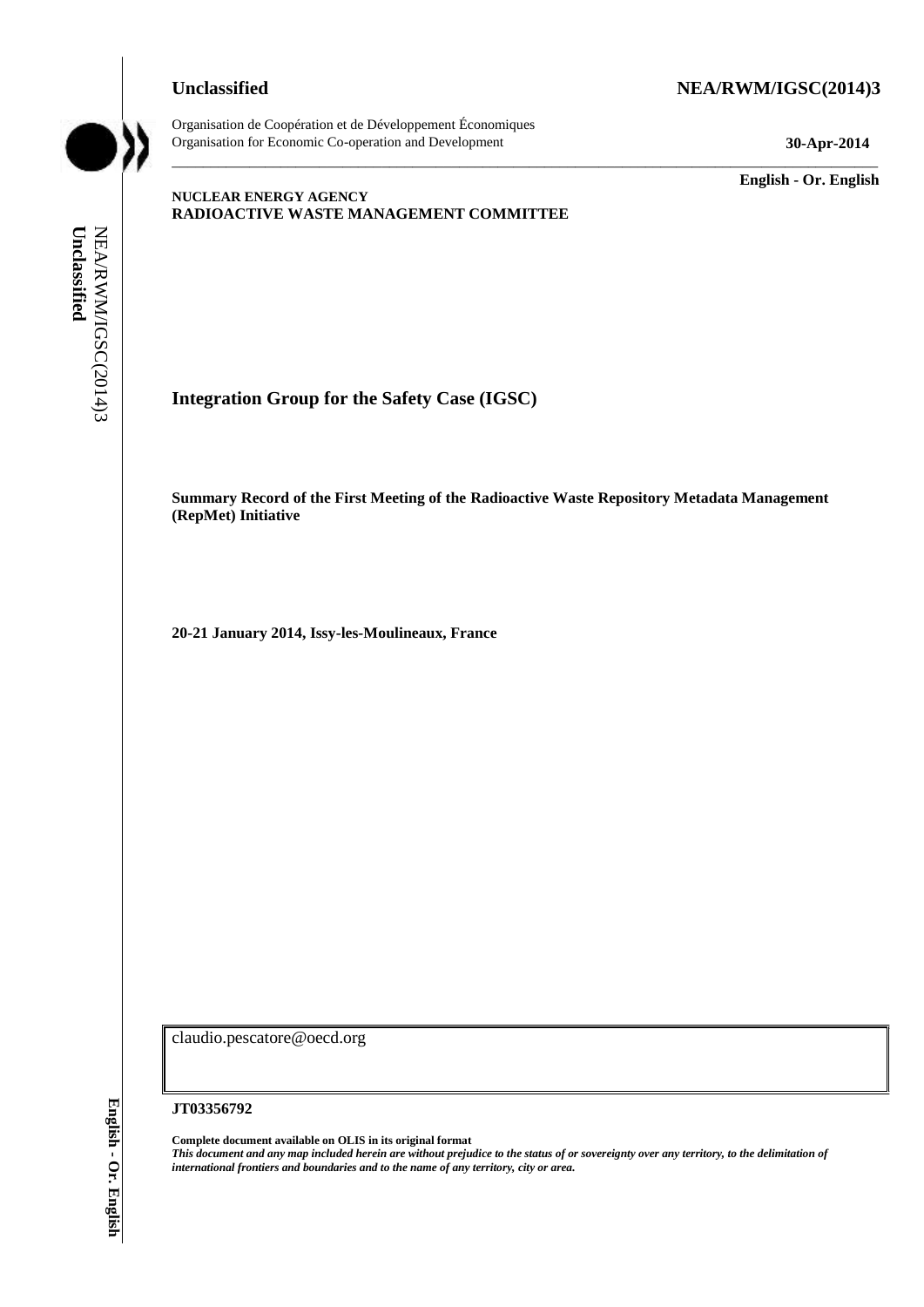NEA/RWM/IGSC(2014)3

# **RADIOACTIVE WASTE REPOSITORY METADATA MANAGEMENT (REPMET) INITIATIVE**

# **FIRST MEETING 20-21 JANUARY 2014 ISSY-LES-MOULINEAUX**

## **SUMMARY RECORD**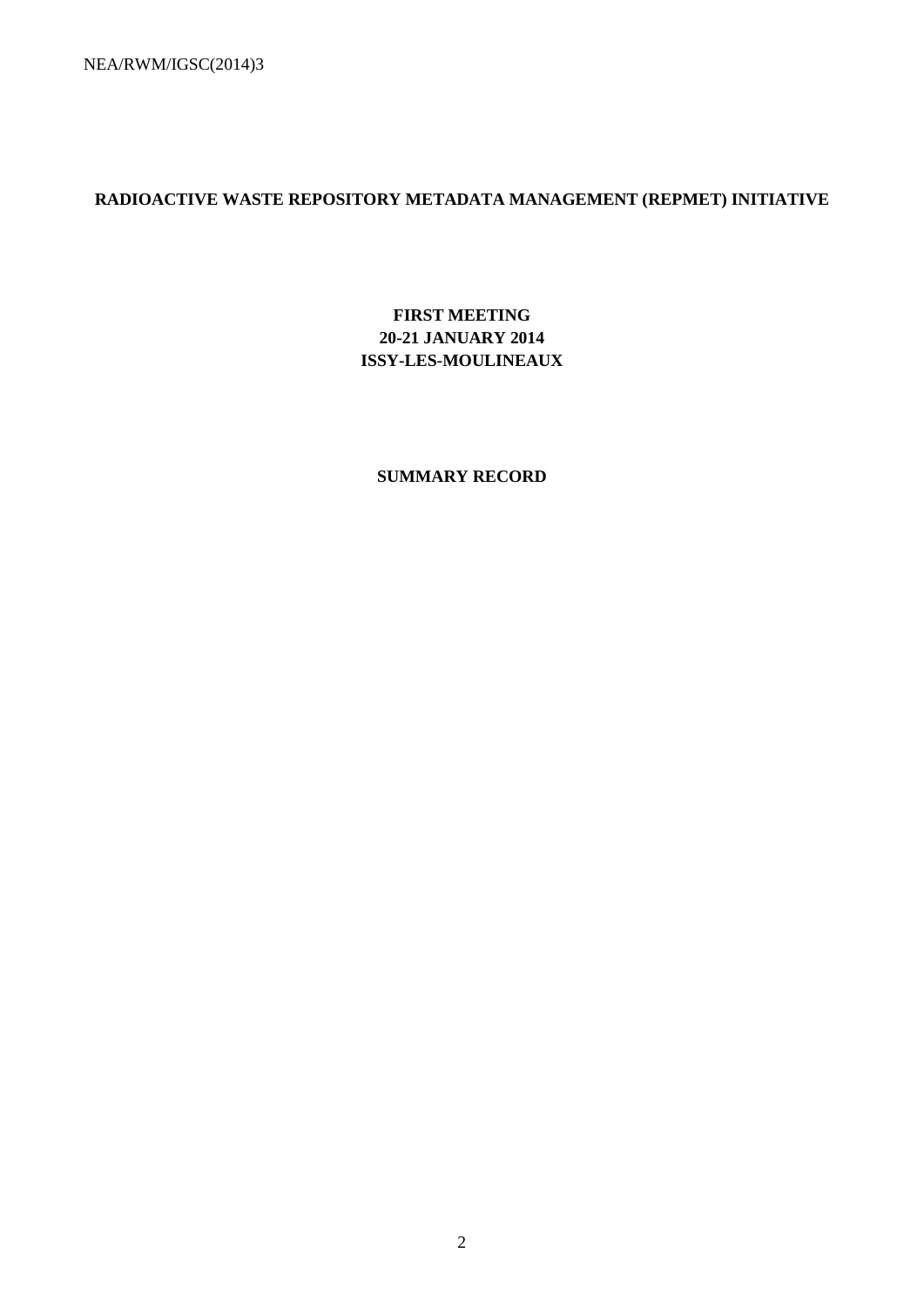## **Introduction**

This is a summary record of the 1<sup>st</sup> meeting of the Radioactive Waste Repository Metadata Management (RepMet) initiative.

The actions and decisions from this meeting were sent separately to the group after the meeting, but are also included in this document (Annex A). The list of participants is attached as well (Annex B). These and other materials are also are available in the IGSC working area.

## **Summary Record**

## **1. Welcome**

Claudio Pescatore welcomed participants. He informed participants of apologies from Canada, Japan and Germany, which participate in the RepMet initiative but could not attend the meeting.

## **2. Adoption of the agenda**

The participants adopted the agenda.

## **3. Metadata and data management**

## **3.1. Standards in the field of metadata (József Fekete, PURAM)**

There are hundreds of existing metadata standards, both general-purpose and for specific domains. They can be grouped as:

- supporting discovery and access, e.g. Dublin Core, e-GMS
- supporting specific needs e.g. OAIS, PREMIS, Geographical Information Metadata (based on OAIS)

Many standards have defined cross-walks to other standards. For metadata, there are metadata structure standards, metadata content rules, mark-up rules and packaging standards.

One of the tasks of RepMet ought to be to select a standard as a "backbone" and develop it. The requirements on RepMet metadata will include handling local statutory requirements.

OAIS (Open Archival Information System) is a key standard (ISO 14721 and CCSDS 650.0-M-2) for long-term preservation. It includes concepts of Preservation Description Information (such as context).

An EU project, including Pécs University (Hungary) as a partner, has collected standards that could be used around OAIS such as language codes. The general message is that the RepMet initiative should be able to rely upon existing work./standards, which should be adaptable with relatively little effort..

A shortlist of key standards for RepMet is as follows:

- Metadata for records management ISO 23081
- Dublin Core Metadata Element Set
- OAIS
- e-GMS (the UK government metadata standard)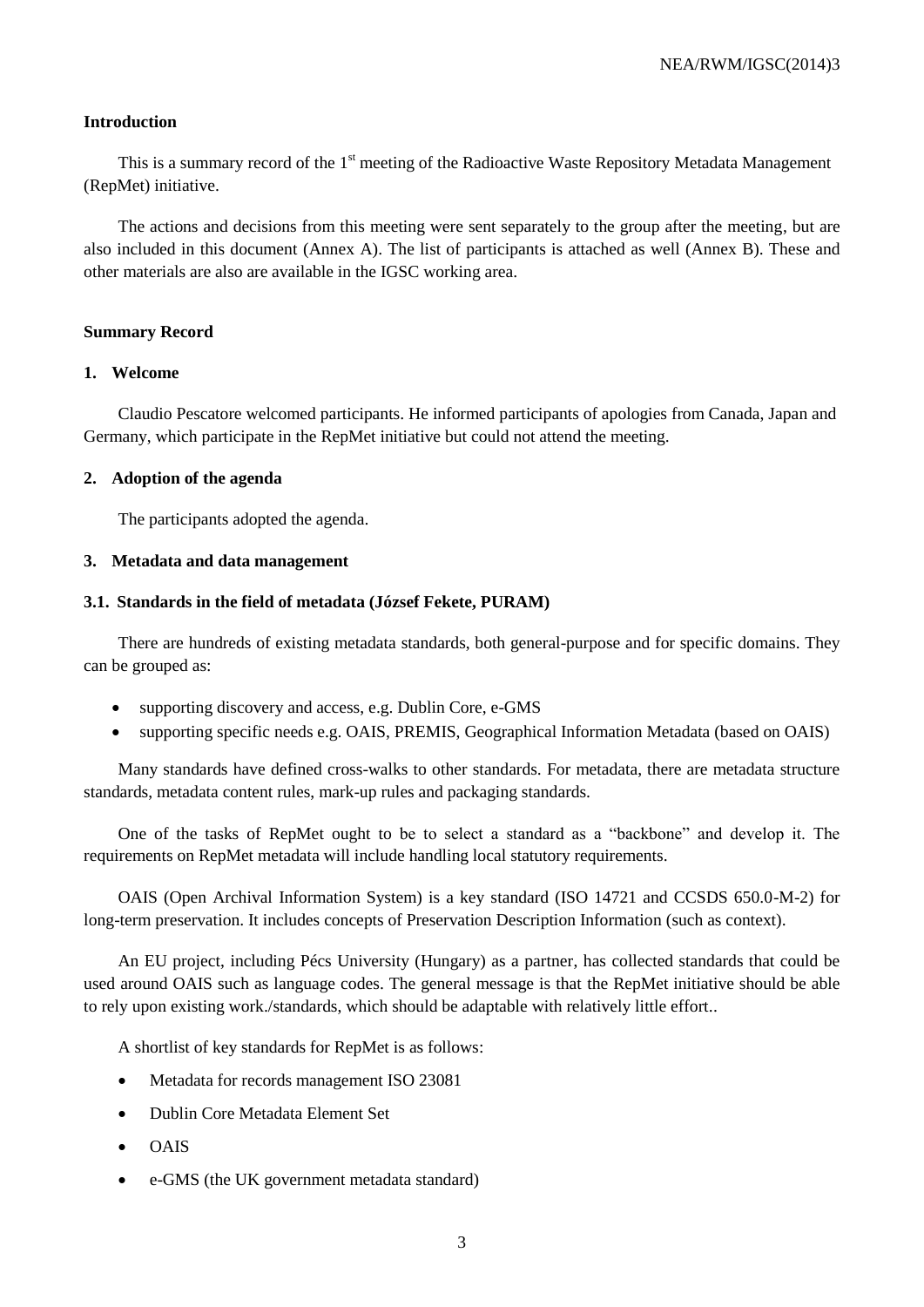- PREMIS Data Dictionary for Metadata Preservation
- MOREQ: access rights, metadata related to documents

A typical methodology for creating metadata schemas follows the sequence: define scope  $\rightarrow$  select standards as backbone  $\rightarrow$  work down to the details.

## **DISCUSSION**

Are there any common principles between standards? It is probably better to select one as the "backbone" rather than combine disparate approaches. A general guideline is not to add new elements but new sub-elements.

OAIS is available at: http://public.ccsds.org/publications/archive/650x0m2.pdf.

One question the RepMet initiative should ask is: what metadata standards have been adopted already by those who have waste management systems?

## **3.2. INSPIRE metadata approach (Gordon Appel, Sandia National Laboratories)**

INSPIRE (http://inspire.ec.europa.eu/) establishes an infrastructure for spatial information in Europe. Whether or not RepMet adopts INSPIRE specifically, the latter represents an organised approach to defining and structuring metadata in useful ways.

INSPIRE makes a distinction between *discovery metadata* and *evaluation/use metadata*. It also covers data and services.

## **3.3. INSPIRE overview (Robert Tomas, EC JRC-Ispra)**

INSPIRE has been in development for 12 years. It establishes the infrastructure for spatial information for Europe. INSPIRE is a European directive, and is a legal requirement for the European public sector. It is motivated by needs for interoperability.

INSPIRE supports a distributed infrastructure of services. It does not require any collection of new data, but rather to transform existing data holdings to become compliant with its guidelines. The INSPIRE principles are to collect data once and maintain them at the most effective level: free availability where possible, easy to discover, …

INSPIRE includes Implementing Rules for metadata, interoperability of spatial data sets and services, network services, data and service sharing, coordination and measures for monitoring and reporting.

Robert Tomas showed the high-level architecture diagramme for INSPIRE.

The top-level application is European Geoportal, which is accessible to all and contains more than 250000 records. There is an implementation roadmap including when data should become available. The metadata regulations were published in 2008.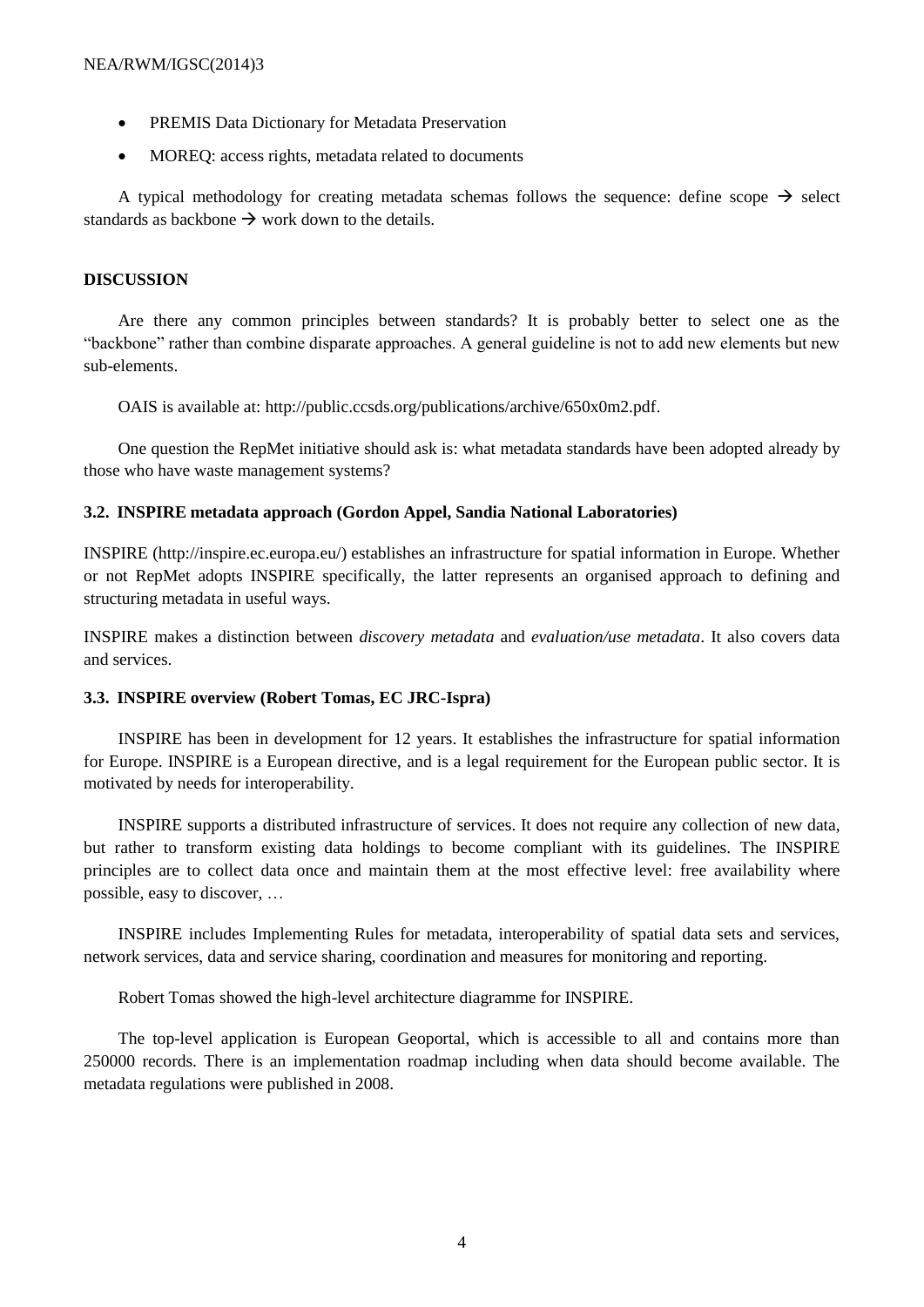There are two tools on Geoportal: a metadata editor for discovery metadata and a metadata validator.

- http://inspire-geoportal.ec.europa.eu/editor metadata editor for discovery metadata
- http://inspire-geoportal.ec.europa.eu/validator2 validator

There are only two years left new data to be compliant, and five more for current data. Metadata are already compliant.

The technical guidelines fully utilise ISO 19115/19119/19139 (major ISO metadata standards on geographic information).

Robert Tomas strongly recommends taking INSPIRE as one of the bases for RepMet.

There are metadata elements for data quality. ISO 19157 is used for data quality (a new ISO standard). The data transformation process is captured using the "Lineage" element.

There are 34 "data themes", so the scope is very broad. These are developed by working groups. Some themes are likely to be relevant to RepMet, particularly the utility and governmental services theme.

The aim is cross-theme data interoperability, as some fields such as urban planning need cross-domain combination. The key pillars of data interoperability are conceptual data models, encoding (using GML), harmonised vocabularies, registers.

The INSPIRE Data Specifications define standard structures for content. There are 67 core application schemas and some extended. The core model may be extended for particular communities.

Thinking of INSPIRE for Radioactive Waste Repository Data Management, there are two possible directions:

- fulfilling legal requirement: use INSPIRE metadata profile and extend; take the generic activity complex model as a starting point; relevant data themes
- utilise the INSPIRE process internally

#### **DISCUSSION**

Application to RepMet: a geological disposal facility would be a type of environmental management facility, which is a class of facilities already defined by INSPIRE. It would be possible to extend the INSPIRE metadata profile to customise for internal use. The generic "activity complex model" (INSPIRE facilities) is a good starting point.

There is an issue that geographical standards are two-dimensional but safety assessment is fourdimensional! The temporal aspect is partly addressed but not the third dimension.

Is it possible to elevate domain-specific developments to other areas of INSPIRE for reuse? There is a formal process for maintenance of INSPIRE, and also many community forums.

How much participation is there outside Europe? It is followed by North America and Australia.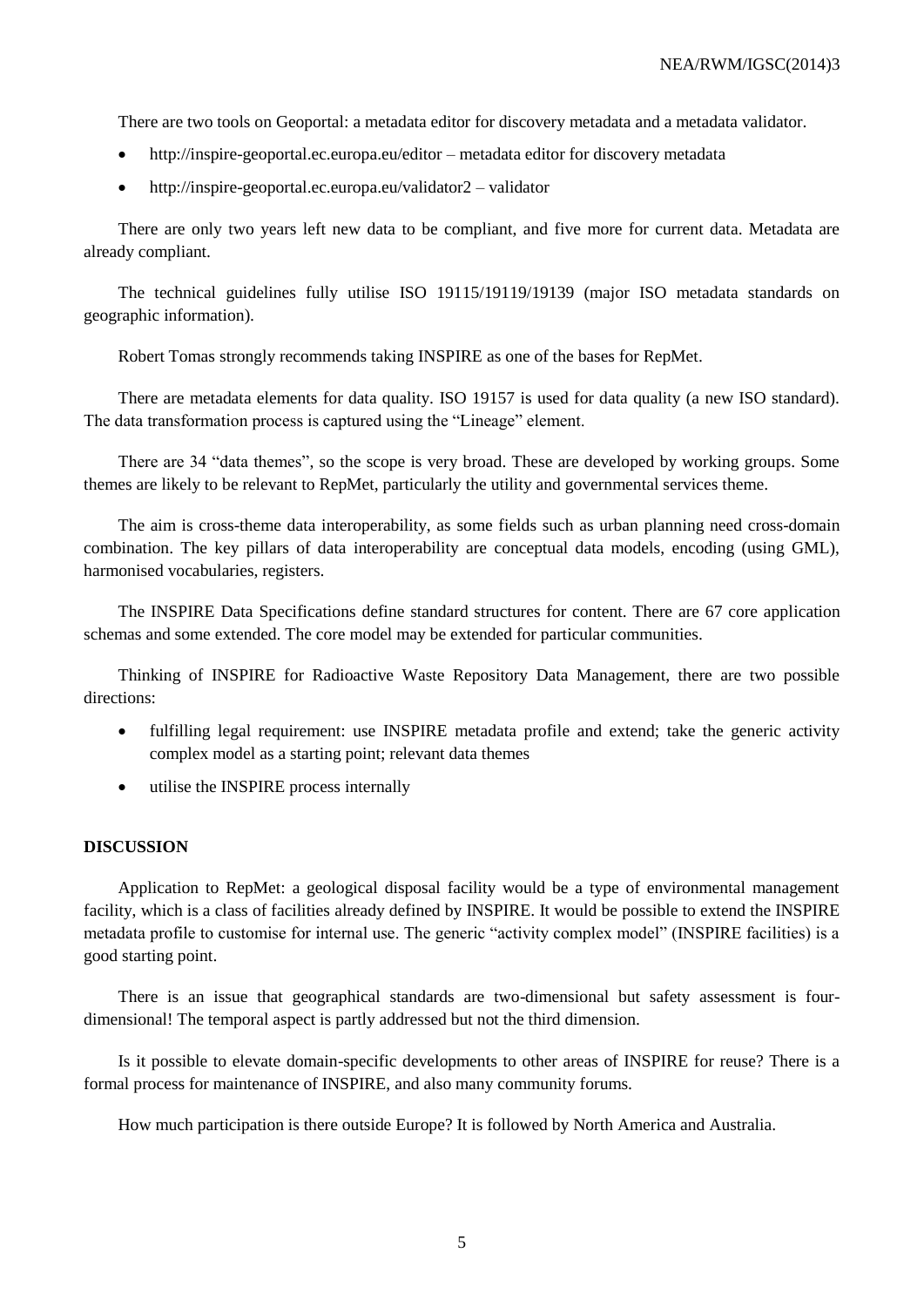Have there been any cases outside the EU where implementation of INSPIRE was difficult or contrary to local regulations? In the US there are multiple regulators. Robert Thomas believes INSPIRE is broad enough to handle any local situations.

What about legacy databases with geographical information? This is work that has to be done. It is usually not difficult to map, but does need work. The benefits are high. Either restructure the dataset or use a transformation service.

## **3.4. Metadata and the CASPAR project (Simon Lambert, STFC)**

Sciences and Technology Facilities (STFC) Council was coordinator of the CASPAR project, a project on digital preservation part-funded by the European Commission's Sixth Framework Programme that ran from 2006 to 2009, and has been followed by other projects in the same area. Digital preservation is concerned to "deliver resilient long-term access to content and services, and derive enduring value from digital collections".

A fundamental basis for CASPAR was the OAIS standard (already mentioned above). Some key concepts that are likely to be relevant to RepMet include:

- designated community (for whom the digital material is being preserved
- knowledge base (of the designated community) and representation information (what supplementary information must be provided to enable the community to access and use the material)
- preservation objectives (specific tasks that the designated community should be able to carry out)
- authenticity and provenance

CASPAR developed a set of methods and tools and applied them in diverse areas of scientific data, cultural heritage and performing arts. Some of these have been taken further, for example the APARSEN project's work on interoperability (see www.aparsen.eu).

In general, metadata can be divided into discovery metadata, contextual metadata (the organizational context in which the data was gathered) and detailed (domain-specific metadata). The ideal is to link these layers together.

Another valuable approach arising from CASPAR is "preservation network models", which represent the dependencies of digital objects on the resources needed to render, interpret or reuse them.

## **DISCUSSION**

For work originating in a different domain (like digital preservation), it is important to have an agreed terminology to avoid confusion.

Robert Tomas suggested it would be possible to combine OAIS with INSPIRE.

The CASPAR results themselves might be more relevant to the RK&M project.

Kevin McMahon pointed out that Oakridge National Labs are doing something similar to CASPAR. Extracting information from old data is certainly important. The problems can be as basic as no longer having devices to read the data. The temporal aspect of repository management is significant.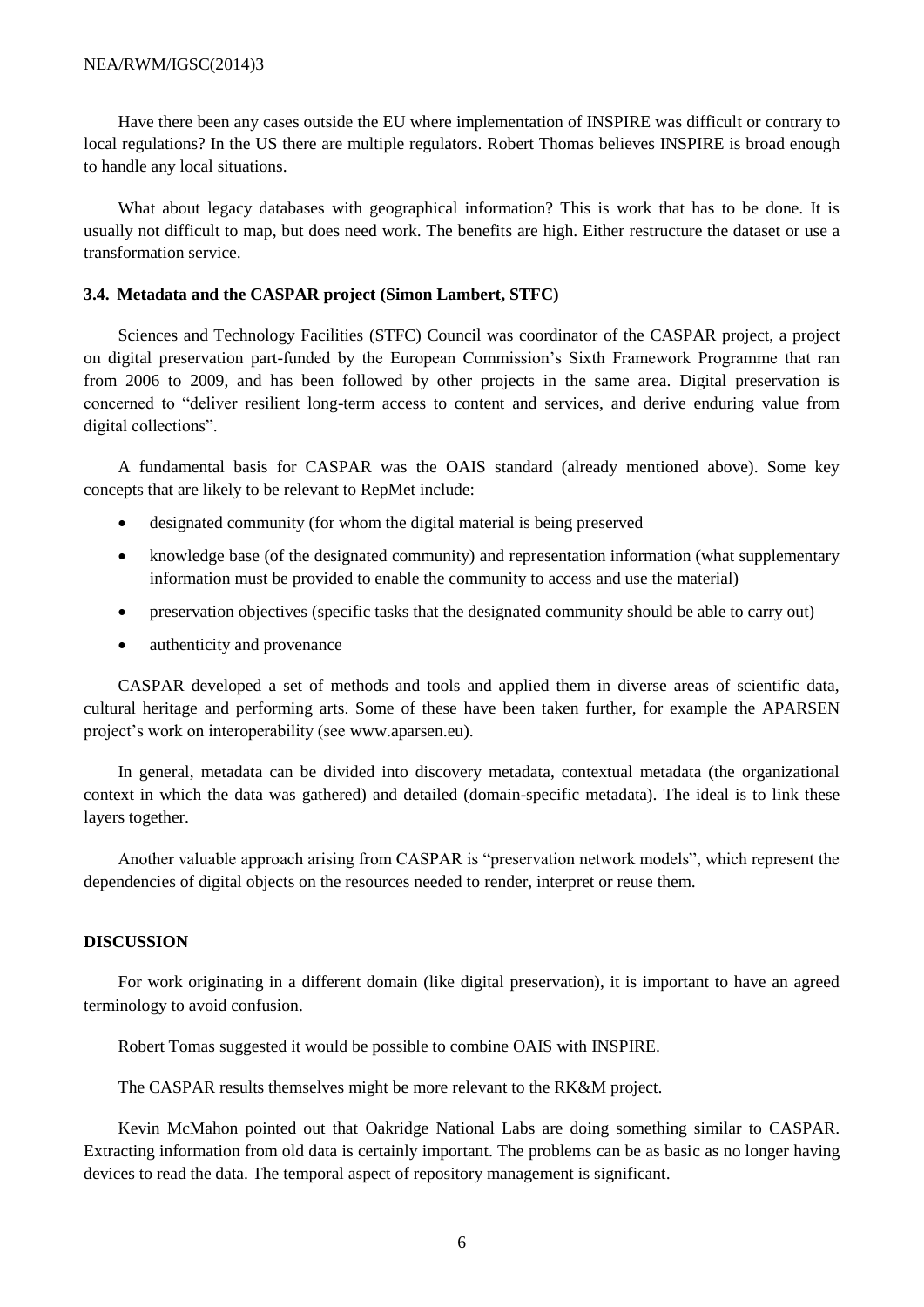Certification of repositories over the long term could be important. But repository certification requires a "stake in the sand", declaring this is how things are done now—but everything changes.

However it often happens that the requirements are always translated into "save everything" because the alternative—throwing some information away—is not considered acceptable.

## **4. The RK&M project (Claudio Pescatore, OECD NEA)**

RK&M = Records, Knowledge and Memory. The project is approaching the end of its first phase after four years, and is now planning the second phase. It is concerned with post-closure, and has looked at how memory can be preserved. Timescales are short term (decades), medium term (hundreds of years) and long term.

The project is looking at other projects which are attempting to preserve knowledge and a bibliography is available.

The "set of essential records" was examined. There are Strategic Articles on nine topics, and two more coming. A key resource is the wiki for information sharing.

The guiding principles include separating oversight from post-closure safety.

A glossary has been published, a peer-reviewed set of terms and definitions, which is important for consistency of usage. Some words are used loosely in many ways, and the glossary defines one particular way.

There glossary is available online at: http://www.oecd-nea.org/rwm/docs/2011/rwm2011-14-rev4.pdf

Feedback would be appreciated.

## **DISCUSSION**

Should offsite links from the glossary (e.g. to PDF files) be allowed? What if they disappear?

How would the members use the glossary? Would everyone adopt it? It's a good basis but we can't oblige its use.

Robert Tomas recommended using a standard vocabulary for non-domain-specific terms. So *metadata in INSPIRE is about datasets, not physical objects*.

The RK&M project has created a bibliography, with core and non-core references. It is now on the wiki as a database. The latest version of the bibliography can be downloaded here: http://www.oecdnea.org/rwm/docs/2011/rwm2011-13-rev2.pdf

Every single wiki page has a discussion page to allow users to submit feedback on that page.

Claudio Pescatore emphasizes that this is not a service of NEA to the world; it is a project working for itself and, at the same time, doing something useful for a wider audience.

There will be a high-profile conference on "Constructing Memory" in September in Verdun, just before the September RepMet meeting.. There will be presentations and discussion in subgroups, plus site visits.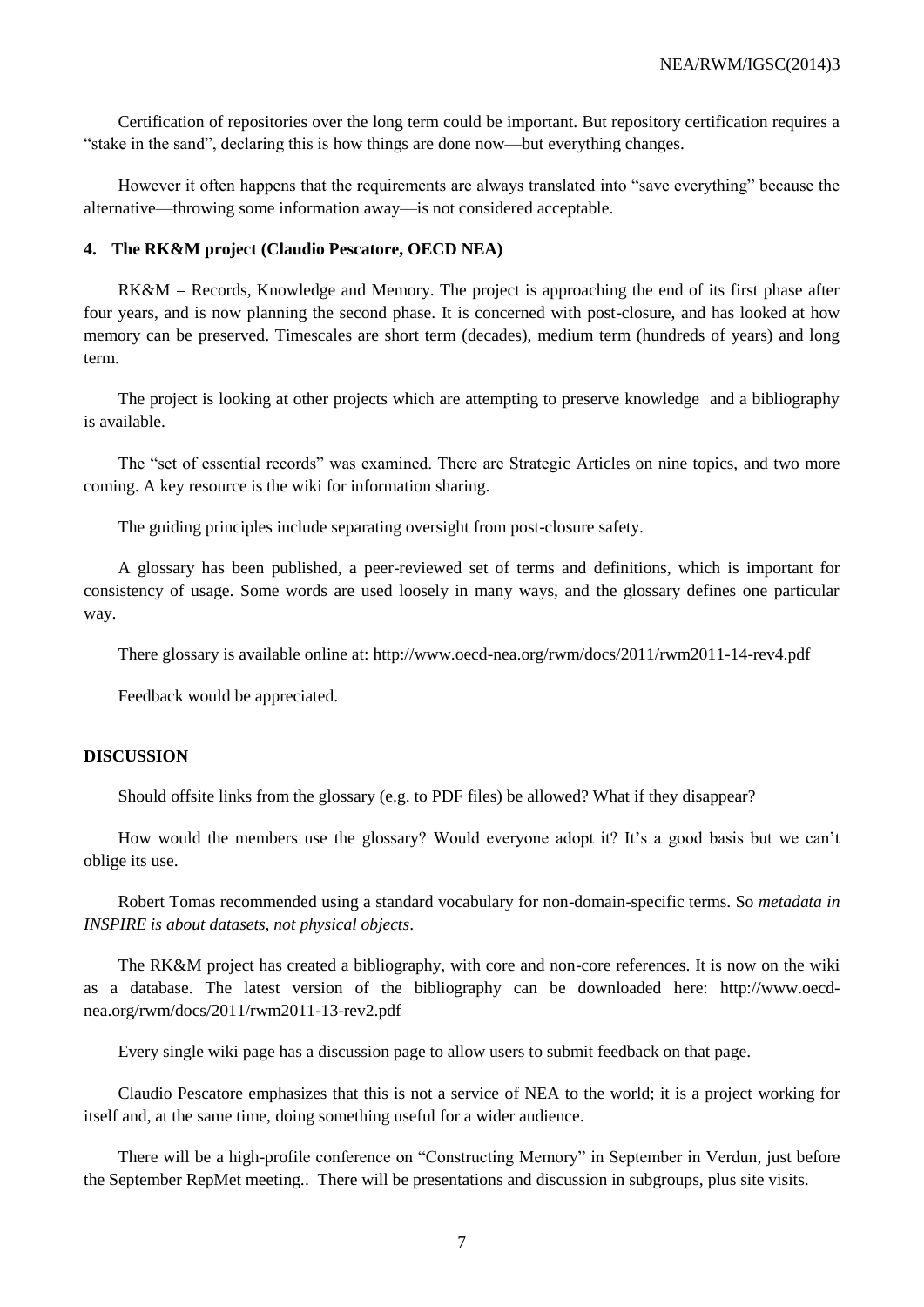## **5. Metadata for whole Waste Packages ready for disposal: national reports**

## **5.1. ONDRAF/NIRAS, Belgium (Chris De Bock)**

ONDRAF/NIRAS is the only organisation responsible for radioactive waste management in Belgium. There are three levels of waste as per the IAEA classification. The exact amounts are not well known, as the reference scenario is that all fuel will be reprocessed. ONDRF/NIRAS takes "ownership" of waste, and the producer pays a fee to cover management costs.

The system rests on three pillars: Waste Acceptance Criteria; system of Qualifications; Acceptance Procedure. Waste Acceptance Criteria are set up for specific subdivisions of radioactive waste.

There is a waste tracking tool within ONDRAF/NIRAS that manages all documents related to waste, ownership transfer etc. throughout the entire lifecycle. *The list of what is requested in the "collection request" form might be useful to RepMet*.

#### **DISCUSSION**

Claudio Pescatore asked whether the preservation objectives and target audience have been analysed in this case? The purpose is to keep as much as possible or information will be lost. It is very difficult to say what will be needed in future. However, at some point in the future it might be desirable to discard information—is there an analysis of what can be lost? Is there contextual information on why information is gathered?

### **5.2. SURAO, Czech Republic (Dmitry Lukin)**

In practice it is difficult distinguish data from metadata.

Richard repository: low/intermediate level waste, operational 1964–2070. Older documents are only on paper, then on Excel; now dedicated information systems are used (ZISS and WTS).

ZISS is a client/server application, not flexible architecture, uses IE as front end, not all data management requirements were implemented.

WTS was designed to improve data management, also to have compatibility with RAWIS, the biggest waste generator. Data import from XML, stored in Oracle database. Not all data management requirements implemented – new version to fix this at end of 2014. Export of data to NEWMDV (IAEA).

Another repository is managed by the power company's own system and SURAO gets exports of the data.

Data is based on the Atomic Act and recommendations by IAEA.

The "accompanying sheet" details radioactive waste generator information, repository information, waste unit information. One function of the ZISS system is to generate the accompanying sheets.

Current systems are not sufficiently compatible with each other, so it would be valuable to have a metadata specification to aid interoperability.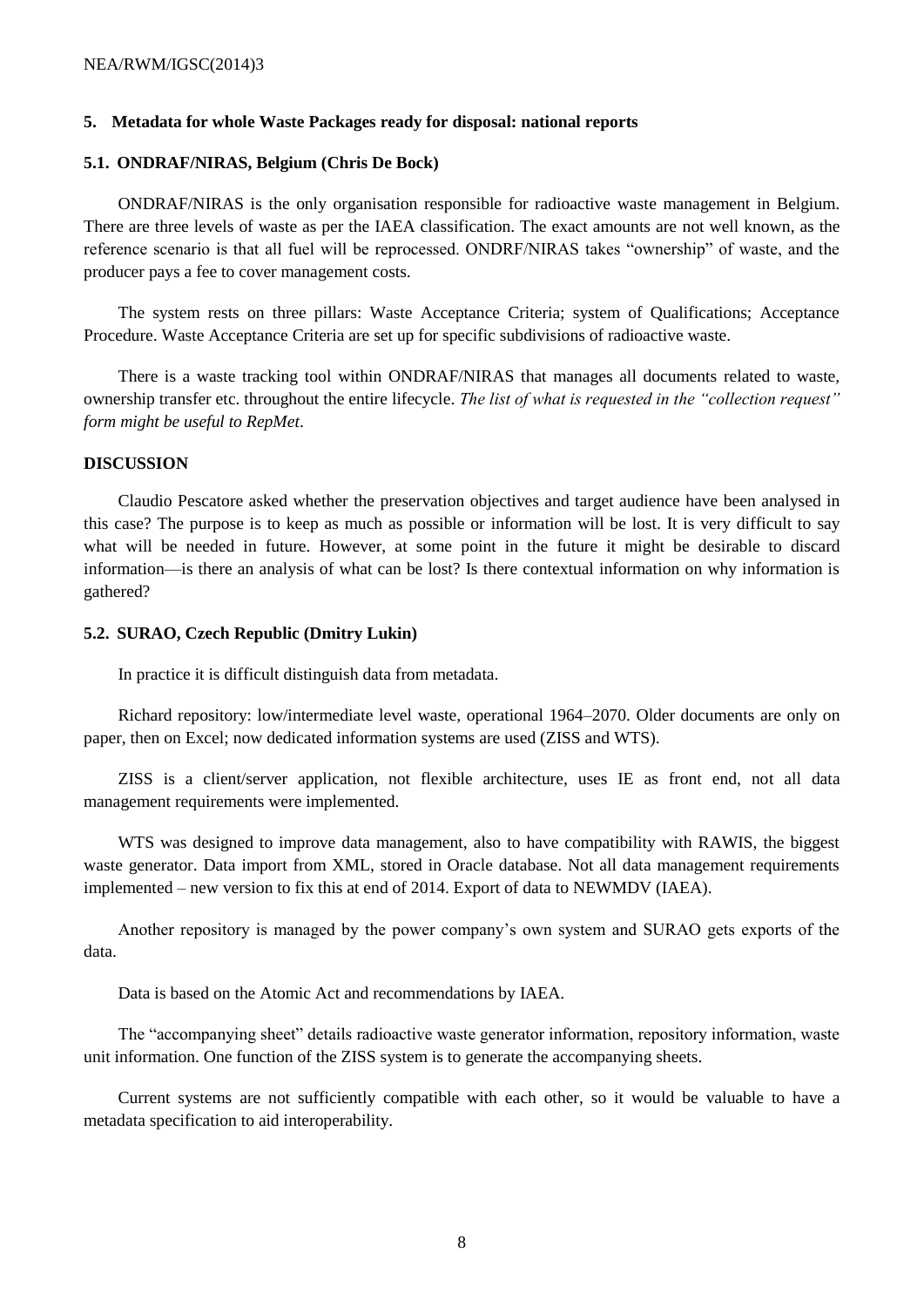#### **5.3. ANDRA, France (Hervé Bienvenu)**

The La Manche disposal facility (CSM) is now closed and it provides valuable experience. 1 470 000 packages were delivered and 920 000 later disposed of. At first paper documents were used, then information systems from the 1980s. All historical papers have been scanned with Optical character recognition (OCR) software. The old paper documents do not provide much information by today's standards. Sometimes they were transposed by hand in the delivery register, sometimes using different words.

In the CSM system new sets of metadata were defined and implemented. The metadata has evolved over the years, for example change of units. The documentation maps cryptic identifiers to meanings.

Some metadata comes from the producer (transport, packaging), some from Andra (receipt, waste container, activity info).

They also need document metadata to tell what the waste database metadata means. They must keep a link between the two, and have good traceability in metadata. Links to find information will take more and more time to rebuild. People forget earlier names that were used.

More recent is the Centre Aube Disposal Facility. A tracking system passport is used, with barcodes for unique identification. Certification of the container is verified. There is a central Oracle database used for many purposes. It is not clear what it is necessary to preserve long-term and how to make it intelligible.

There have been nine releases of the PROCOM system and documentation—links must be kept.

### **DISCUSSION**

Which metadata is useful for long the term? Details such as transport and names of people etc. will not be very useful, but have a cost.

Each facility has its own needs; this is a recurring problem.

Have they considered using QR codes instead of barcodes? Yes, but it won't happen soon.

How often are the systems queried for information? For Manche, never. The new system is constantly used by managers of waste.

Claudio Pescatore state that it could be useful to have an automatically generated summary/"story" for ease of understanding. Different story formats for licensing, inspection, … or for different audiences (including the public).

#### **5.4. PURAM, Hungary (Zoltan Nagy)**

There are two disposal facilities for low and intermediate waste in Hungary, and some research facilities for \high-level waste. There are "historical" packages from before 2007, before Waste Acceptance Criteria were introduced.

PURAM assigns a bar code and seals the drum with lead, and is then the owner. The WIRKS system creates "paperwork" (tracking system).

The aims of metadata are to identify, authenticate, describe, locate and manage records about the waste disposed of in the Bátaapáti repository in a precise and consistent way.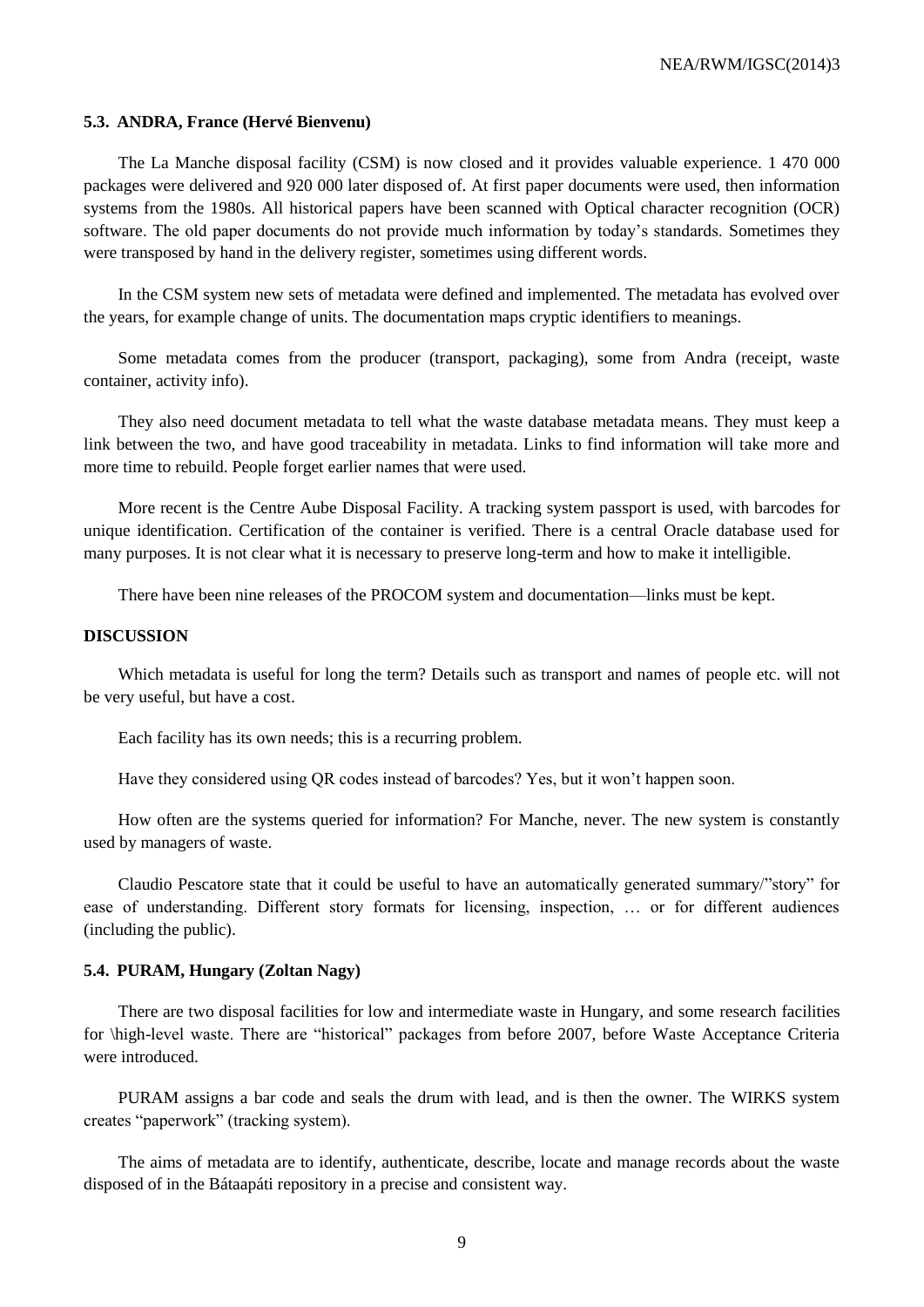Preservation standards in the system are based on CASPAR, but procedures on how and why are not yet in place.

#### **DISCUSSION**

Why does PURAM need metadata? To improve sharing/interoperability.

Completeness can never be guaranteed for metadata: the best to do is reach consensus within the community.

The group of ISO standards for record management ISO 23081 were mentioned. We should look at these to see if important.

#### **5.5. JAEA, Japan (Slides, no oral presentation)**

Extract from slides:

JAEA does not have a role to satisfy all information requirements for waste package. However, it is expected to study what information structure is needed for making a repository safety case and/or for longterm record keeping. As a part of the study, information and data of glass dissolution is discussed for various conditions.

Discussion on the "Database on Glass Dissolution" on the previous slide would imply that examination of items, types, contents and preservation methods of information and data in the databases developed in the R&D works so far can help find out commonalities and differences among these databases and also help obtain insight(s) concerning expectations and requirements for metadata.

#### **5.6. ENRESA, Spain (Miguel Angel Cuñado)**

As is typical, there are major and minor producers of waste. There are four stages of workflow. On inventory/acceptance ENRESA issues a "process book" to verify the process proposed. The waste package info includes: id number, management type, conditioning, …. Packaging type is then authorised by ENRESA, no packaging can proceed in the absence of this. After this a batch is produced by ENRESA for testing by ENRESA – if OK package type is accepted. Radionuclide content of packages is tested and if OK packages are classed as disposable. Visual inspection is done at the producer's site. After collection of packages ownership passes to ENRESA.

ENRESA has a software application for waste package management.

### **DISCUSSION**

RepMet should look at ISO 19115 (metadata for geographic information) and ISO 19119.

Simon Lambert pointed out that the relationship between metadata and workflows seemed important: metadata supports the workflow in the short term - will the workflow produce the metadata needed in long term?

Claudio Pescatore indicated that why some data is kept and other not is an interesting question.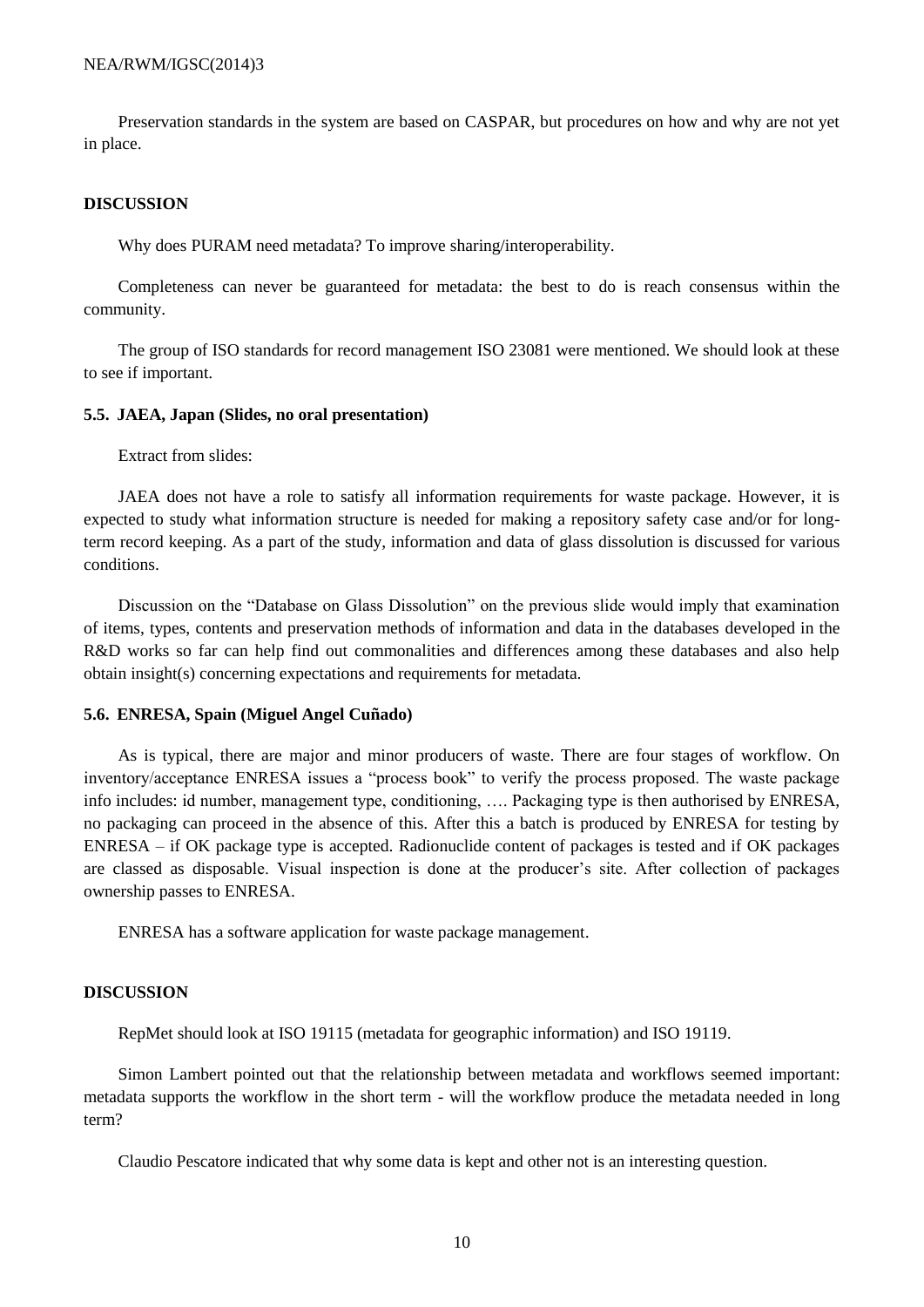#### **SUMMARY OF DAY 1**

What are the main messages? Add ISO 19115/9 to list of key standards (but not INSPIRE itself). INSPIRE is fundamentally about spatial data, so how relevant is it? On the other hand, it is also a legal requirement in EU.

INSPIRE models finish at the level of facilities/installations, not containers (which are communityspecific). Also activities, permissions, …. But the higher-level is well defined and will be useful.

Robert Tomas stated that the INSPIRE community uses Enterprise Architect for UML modelling

The APARSEN project report on interoperability might be relevant.

Simon Lambert underlines that it seemed clear that the *relationship to workflows* will be a big issue for everyone.

Kevin McMahon referred to a useful resource: http://curie.ornl.gov (Oakridge project, Centralized Used Fuel Resource for Information Exchange). This has a huge list of documents with a powerful search engine. The intention is not format preservation but gathering image files and docs. This work came out of the recommendations of the Blue Ribbon commission.

#### **5.7. NDA, UK (Alex Carter)**

NDA is the strategic authority in the UK, which employs Parent Body Organisations to manage sites for decommissioning. There are also Site Licence Companies (SLCs). RWMD is part of NDA responsible for geological disposal. RMWD will become a wholly owned subsidiary of NDA.

RWMD has a Disposability Assessment Process.

Package Record = index + "as-made" records (archived) + storage records (live).

Alex Carter has a list of possible sources of waste package metadata or guidance. The SLC company standards are owned by the companies themselves so not freely available. There are various tools/online sources. It would be worth looking at commercial software products such as EMWaste.

Alex Carter advocates a metadata library for waste packaging. It would introduce a common syntax for tagging waste package records across different SLCs, and allow multiple package records to be consolidated. This aids searching of package records for information on specific topics.

He suggests using FEP (Feature, Event, Process) as a starting point (though later there were opinions that FEP is probably not the best starting point).

## **DISCUSSION**

Claudio Pescatore asked whether the RepMet initiative should record other than safety data, for instance resource value in future (copper). When we think of the longer term, what is the purpose for keeping data? If to inform, then wider than just for safety purposes.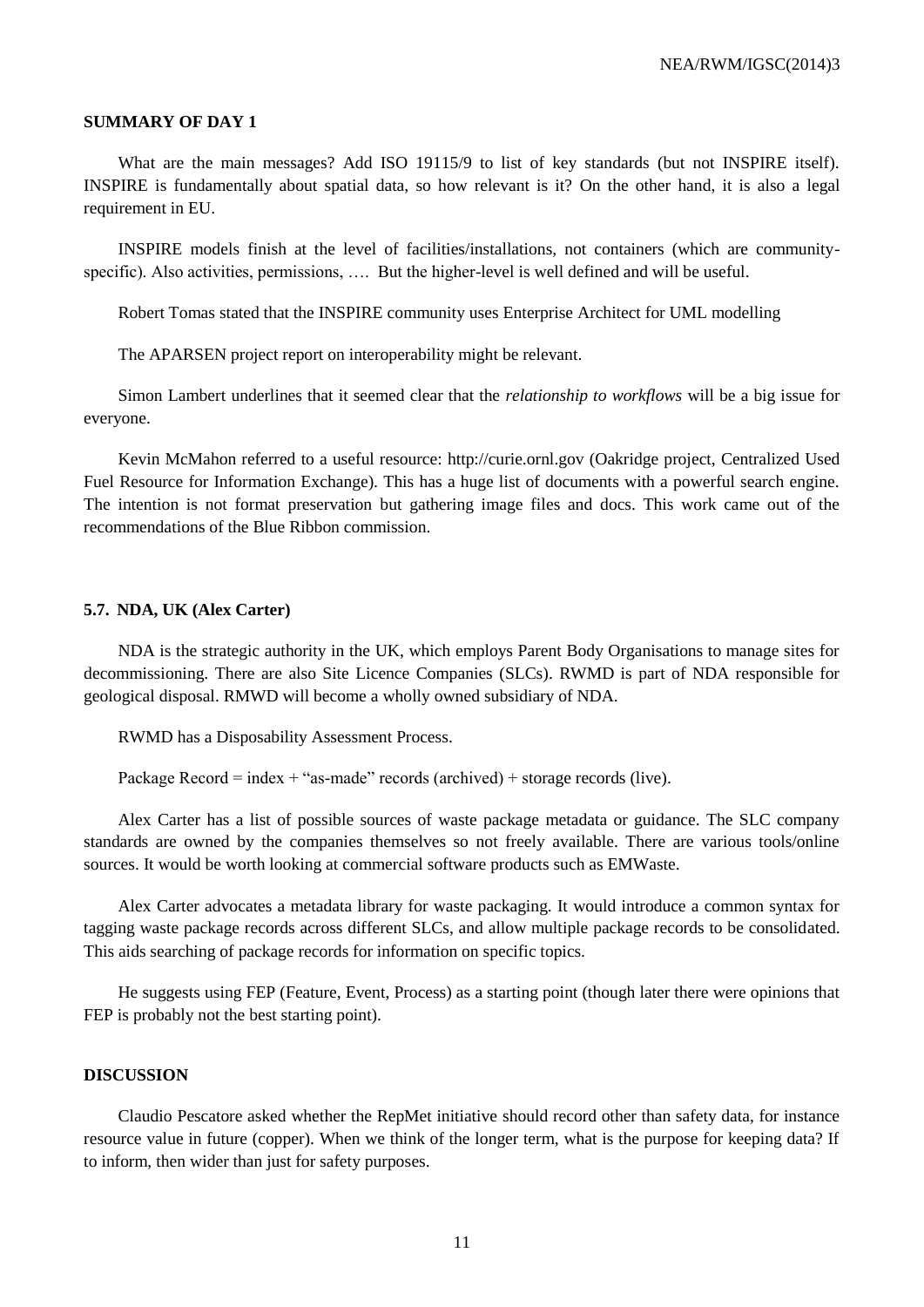Kevin McMahon stated that the ideal is to *inform future generations as fully as possible*.

#### **5.8. Sandia National Laboratories, USA (Kevin McMahon)**

There are no uniform national metadata requirements across waste types. Metadata is generally determined by regulations on storage, transportation or disposal facility requirements.

There are different sources of waste package metadata, and manifests from different organisations.

Many screenshots showing metadata – could be very useful to review these.

Claudio Pescatore argued that the *bibliography on metadata for waste packages should be expanded*.

#### **5.9. SKB, Sweden (Lena Morén)**

Sweden uses the KBS-3 system for spent nuclear fuel and the Loma system for low/intermediate-level waste.

Metadata according to ISO 23081-2.

There are regulations about content, listing what the records should contain such as identifier, type, amount, …. There are regulations about filing: how long to keep, what must be preserved, ….

There are various databases with info on waste (Triumf, Draak, Gadd, Pluto, Dark). There are no common rules, strategies or routines for selection of metadata. There is a national coding system for identification of waste packages.

#### **DISCUSSION**

What are the priorities for metadata? Uncertainty about which data needed to keep, apart from those obliged to keep because of regulatory requirements.

#### **6. Possible relationship with INSPIRE (Robert Tomas)**

http://inspire.jrc.ec.europa.eu

All members states must now provide metadata about datasets under INSPIRE.

The relevant part of INSPIRE is the "utilities and government services" theme (in Annex III of INSPIRE).

Annex III legislation would be relevant to us (last link in legislation section) There are data specifications on the website, containing guidelines and data models.

The Technical Guidelines document gives a description and feature catalogue. There is a generic process "extending INSPIRE models" for particular domains. There is guidance (examples of other types of extensions) but it is not simple.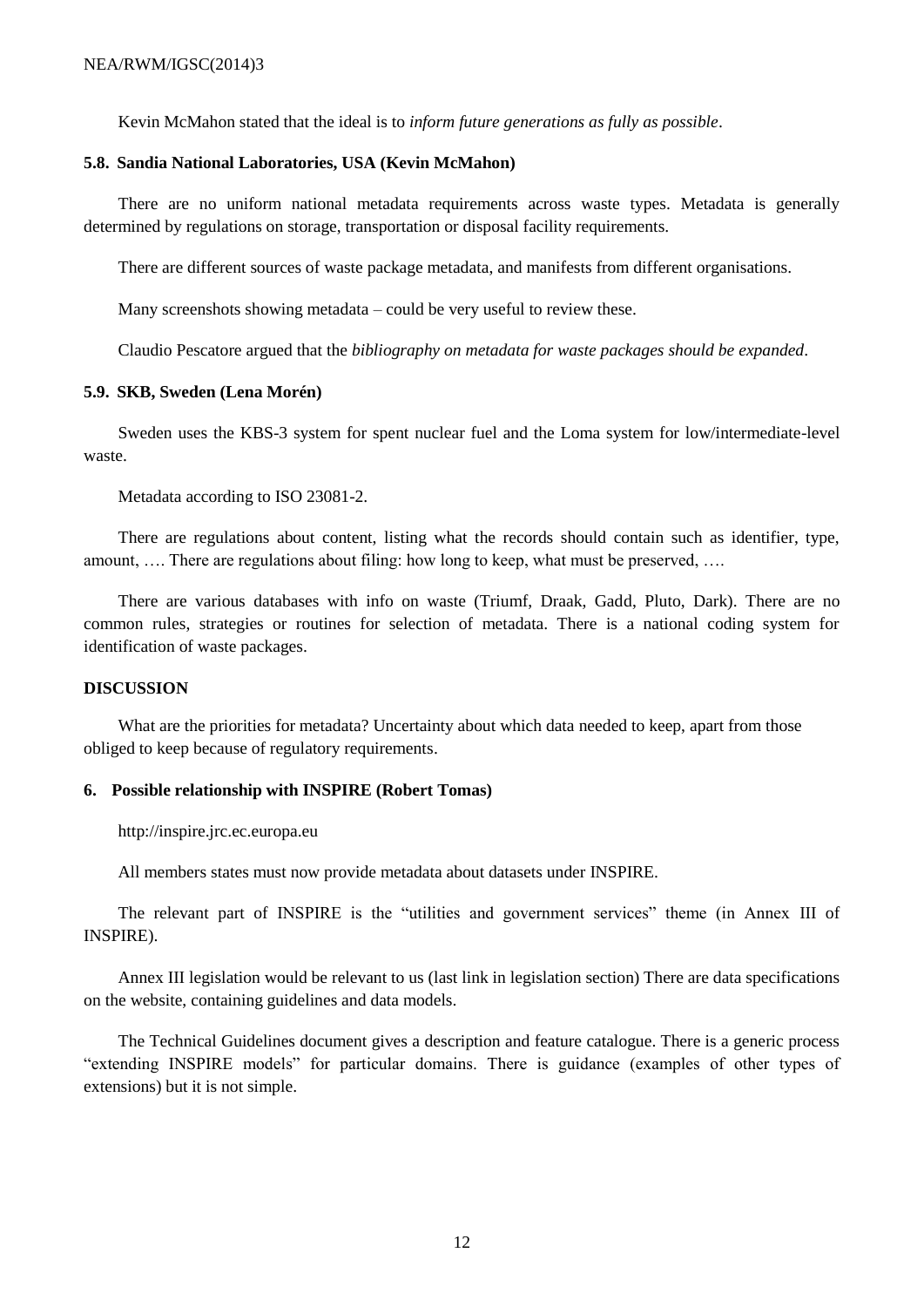## **7. Summary**

Simon Lambert produced an initial summary of the main points emerging from the preceding presentations and discussions. Key questions/issues are:

- What existing standards are relevant and how?
- What existing standards do we need to know more about?
- The role of metadata for discovery and access, enabling (reliable) use, detailed description (domain terminology)
- Ideas and approaches from digital preservation include the designated community, preservation objectives/"stories", representation information
- National commonalities and differences
- The relationship between workflows and metadata
- "Completeness" of metadata
- Interaction with existing information systems and other parties
- Evolution over time and problems of forgetting
- Discarding information deliberately as it becomes less relevant
- Handling documentation as an aspect of metadata

### **DISCUSSION**

Claudio Pescatore pointed out that we need not only an inventory of available standards but also to understand the relationships between them.

Robert Tomas suggested that the safest way to start is analysing relevant legislation in the field. Kevin McMahon agreed with this proposal. The first step is the "logical data model" based on legislation/regulations. But not all presentations have provided that background.

Legislation that is on the wiki so can be checked, though it will be in different national languages.

Regulations could be checked against ISO standards – start of a completeness check.

Not all data comes from regulatory requirements, though.

Are the IAEA documents also relevant?

It would be useful to have a full list from INSPIRE and elsewhere. Example of metadata for describing a container—start with a global description and refine. So the participating organisation should provide information about what kind of data they collect and why.

It is probably best to match bottom-up (as above) and top-down approaches. Look at projects etc. for principles, tools etc. they can offer.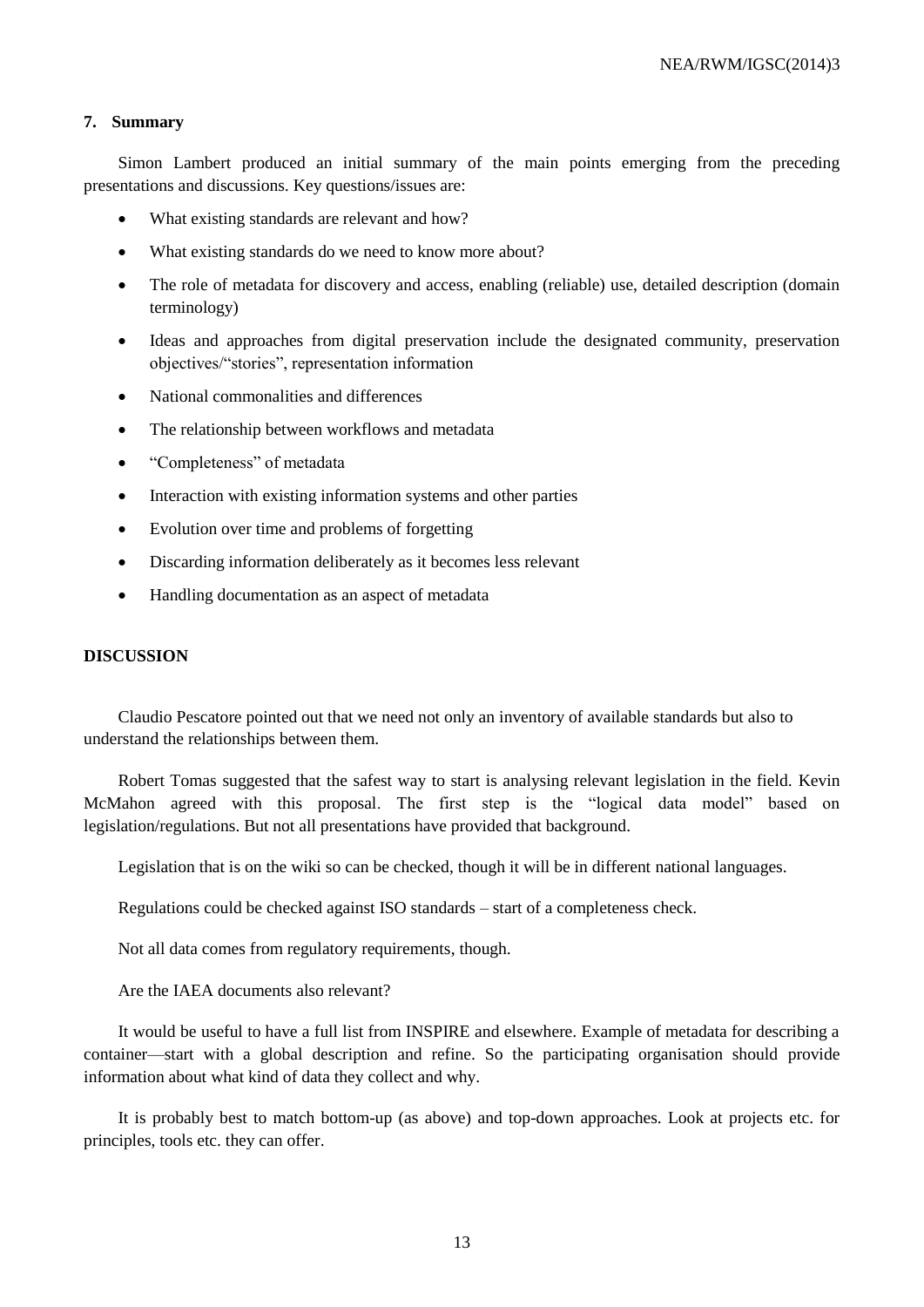**.** 

Bottom-up will give an inventory of what is gathered because of regulations.

We could do a gap analysis on standards to show what else we could collect.

Claudio Pescatore underlines that the designated community should be considered in order to inform global principles. Also discussion of interplay between workflow and metadata – this concept could be developed at the next meeting. Regulations may also provide guidance on what not to keep. Stories for different timescales and different audiences should not be forgotten. We should write down and discuss principles such as designated community and representation information. If we know what stories<sup>1</sup> are of interest then we can identify metadata which is not necessarily regulatory: policy, community, how decisions were made. Reconstructing decisions is difficult.

<sup>&</sup>lt;sup>1</sup> On the idea of presenting records as a "story" se also  $\frac{http://www.voutube.com/watch?v=1mE9v-46pPs#t=239}{http://www.voutube.com/watch?v=1mE9v-46p+1}$ . In short the video highlights that people think differently than computers and this should be taken into account upon designing computer (or metadata for that matter) architecture. The video's first 1,30 minutes minutes pertain to the webinar and can be skipped. The essence is in the presentation.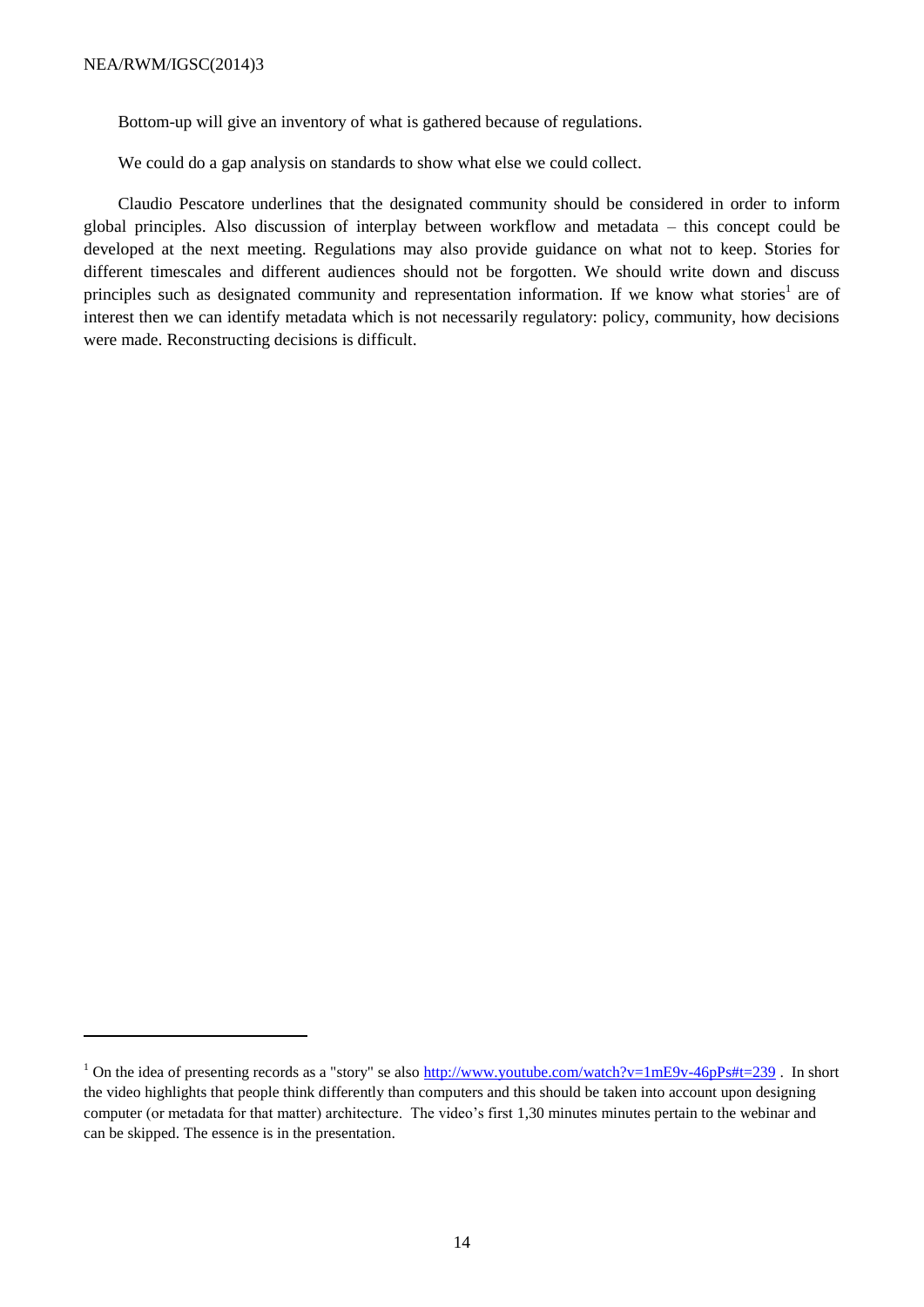## **Annex A – Decisions**

1. As of today, all RepMet current members will be granted access to the RK&M Wiki. The address of the wiki is as follows: http://www.oecd-nea.org/rwm/rkm/wiki/

The password is the same as the one that is currently used for accessing NEA password-protected pages. If you do not have a password yet, or if you cannot remember it, you may retrieve it at: https://www.oecd-nea.org/tools/account/retrievepassword It is understood that,

- members can provide comments and suggestions, e.g., additional references, at any time.
- when visioning the Wiki, the RepMet colleagues will embed comments in the discussion section of the wiki page but will not make changes to the actual texts.
- RepMet members will familiarize themselves with the RK&M glossary and implement it as much as practicable. This is the glossary that will be used in project documents. Special attention is called to the difference between "data" and "record".
- 2. Starting 28 January 2014, a password-protected web page will be available where all documents from this and future meetings will be stored. The link will be communicated to participants.
- 3. By 31 January 2014, all speakers shall provide an abstract of their presentation to be included in the minutes of the meeting. The Secretariat will provide the official minutes afterwards.
- 4. By 31 January 2014, all shall provide further comments, if any, on the *VISION DOCUMENT FOR THE RADIOACTIVE WASTE REPOSITORY METADATA MANAGEMENT (RepMet) PROJECT*. Claudio will add to the text the possibility of in-kind contribution as a form of support for the project.
- 5. During the second half of March 2014, all organizations are invited to send grant letter to the NEA. Copy letter to Mrs. R. Philippe (rosa.philippe@oecd.org).
- 6. By 2 May 2014, all shall provide a document that includes the metadata that are kept on "waste packages ready for disposal" as well as the various regulatory requirements that led to the selection of those metadata. A template will be prepared by the Secretariat in February in order that all provide information based on the same format.
- 7. During May-July 2014, the NEA will compile the metadata information file and will propose an analysis of the information through a consultant. These information will be discussed at the 2nd RepMet meeting
- 8. By mid-May, an informal group composed of Jozsef FEKETE, Raymond MUNIER, and Robert TOMAS, will propose a short survey on INSPIRE principles, regulations, tools, applications and recommendations and its implications for RepMet. The survey will be distributed to RepMet members in advance of the  $2<sup>nd</sup>$  RepMet meeting for discussion at the meeting.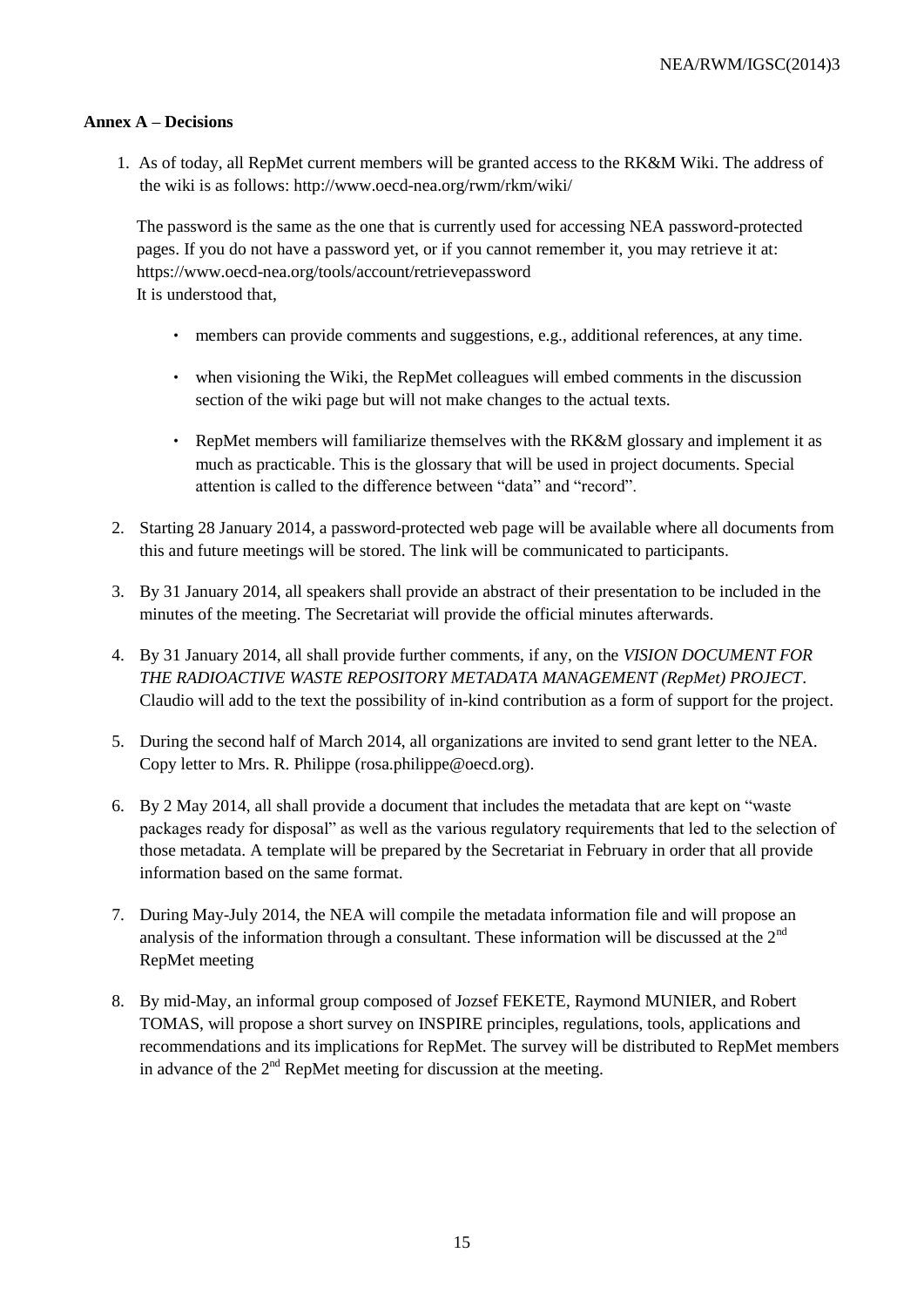## NEA/RWM/IGSC(2014)3

- 9. By mid-May, the NEA will generate a document on the definition, principles and applications of metadata and a short survey of the metadata standards that were shortlisted at this meeting. The short survey will look at the standards and their interrelations with a view to understand better their implications for RepMet work. A consultant will be tasked with producing these documents. This information will be discussed at the  $2<sup>nd</sup>$  RepMet meeting.
- 10. The 2<sup>nd</sup> RepMet meeting is scheduled to be held at the NEA Headquarters on 18-19 September, 2014. All RepMet colleagues are also invited to participate in the international conference and debate on "Constructing Memory" that will take place in Verdun 15-17 September 2014.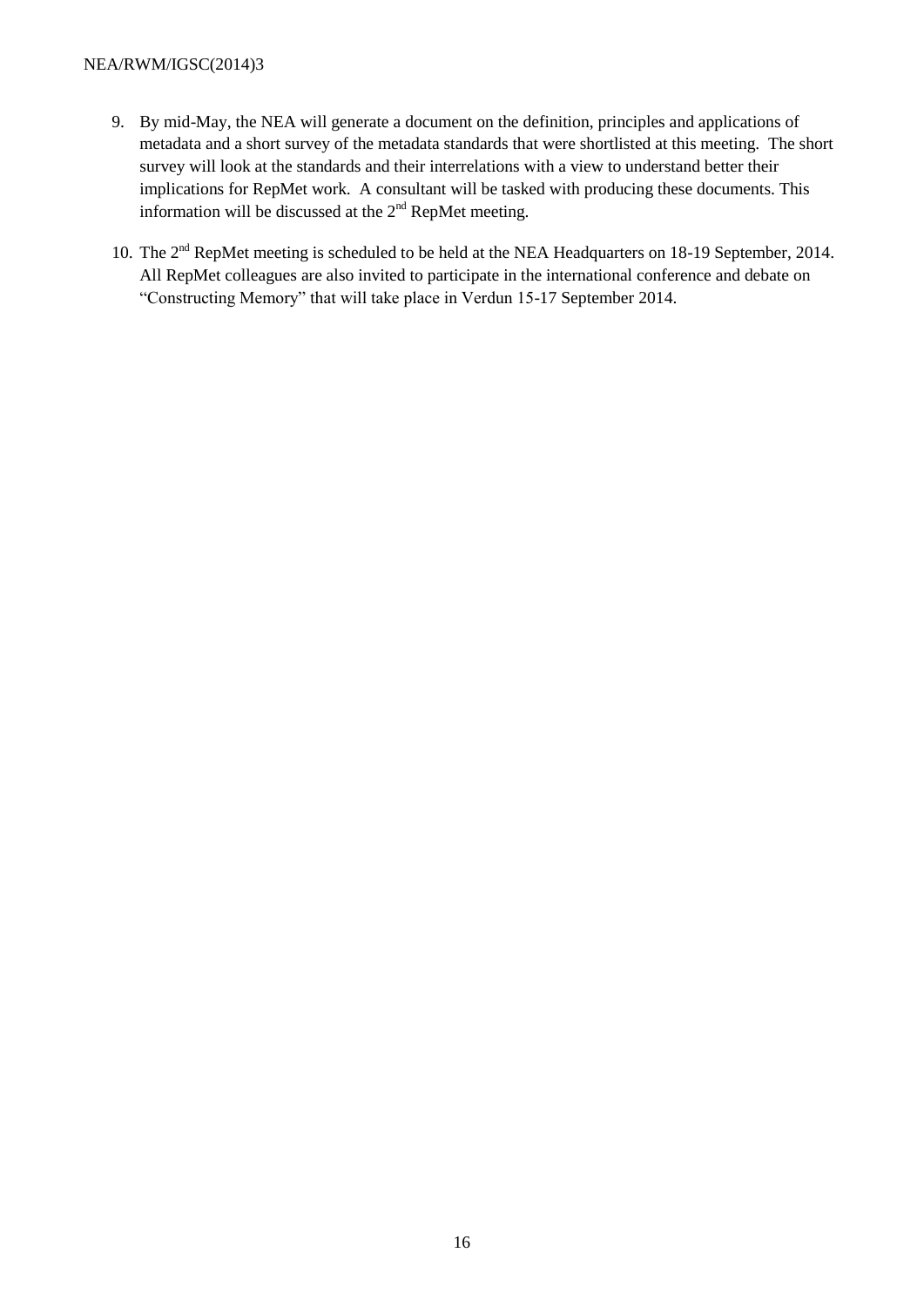| <b>Annex B-List of participants</b>                        |                                                                                                       |  |
|------------------------------------------------------------|-------------------------------------------------------------------------------------------------------|--|
| <b>Belgium/Belgique</b><br>Mr. Chris DE BOCK               | <b>ONDRAF/NIRAS</b>                                                                                   |  |
| Czech Republic/République tchèque                          |                                                                                                       |  |
| Mr. Dmitry LUKIN                                           | RAWRA/SURAO                                                                                           |  |
| <b>France</b>                                              |                                                                                                       |  |
| M. Dominique LE MASNE                                      | Conseiller<br>Permanent Delegation of France to the OECD                                              |  |
| M. Hervé BIENVENU                                          | Chef du service gestion des connaissances<br>Agence nationale pour la gestion des déchets radioactifs |  |
| <b>Hungary/Hongrie</b>                                     |                                                                                                       |  |
| Mr. József FEKETE                                          | <b>Chief Information Officer</b><br>Public Limited Company for Radioactive Waste Management           |  |
| Mr. Zoltan NAGY                                            | Leader Geologist<br><b>Strategy Development and Engineering Office</b><br><b>PURAM</b>                |  |
| Spain/Espagne<br>Mr. Miguel Angel<br><b>CUÑADO PERALTA</b> | <b>ENRESA</b>                                                                                         |  |
| Sweden/Suède<br><b>Ms. Lena MORÉN</b>                      | Swedish Nuclear Fuel and Waste Management Co                                                          |  |
| <b>Mr. Raymond MUNIER</b>                                  | Geoscientific Research Coordinator<br>Swedish Nuclear Fuel and Waste Management Co                    |  |